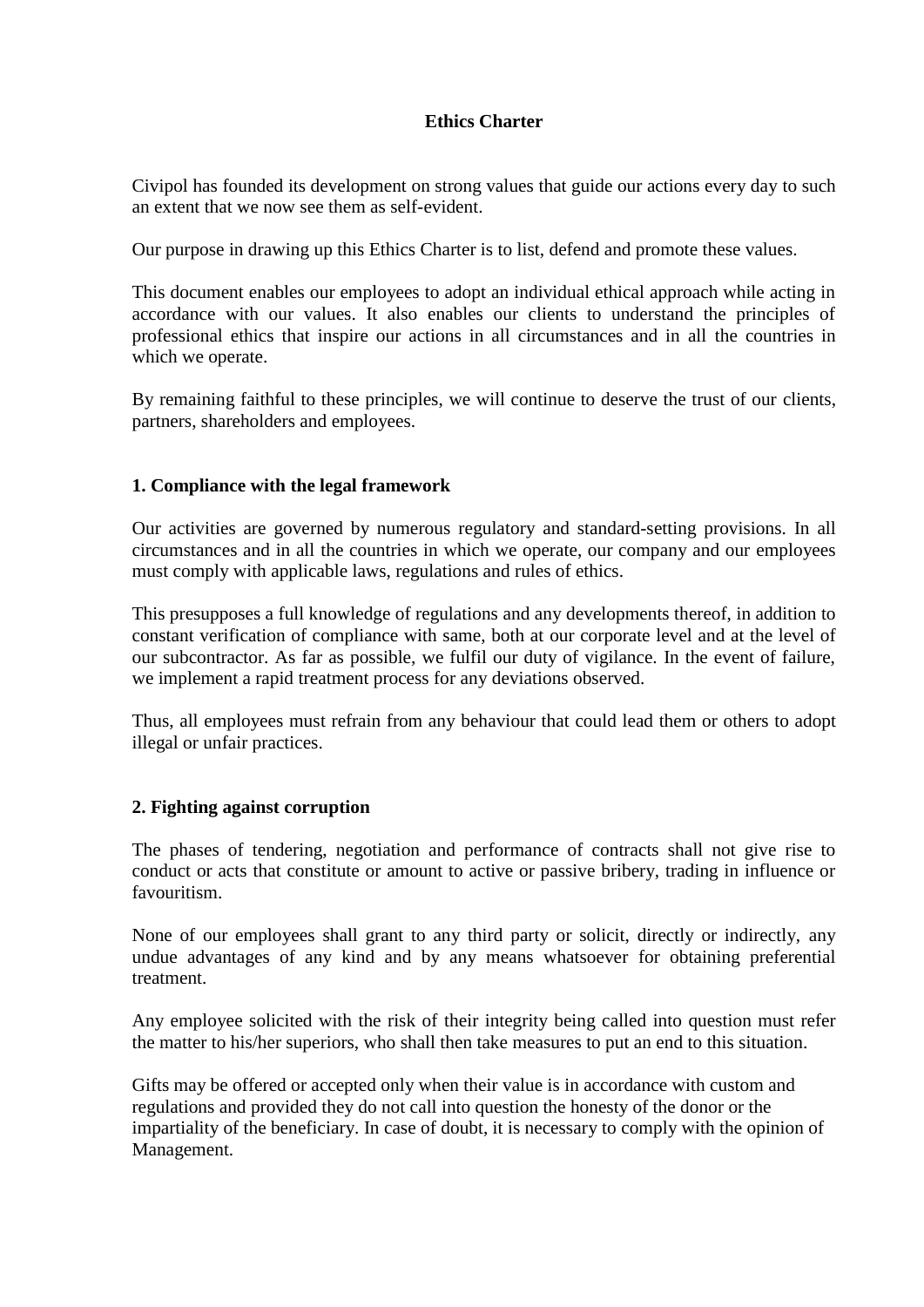### **3. Preventing conflicts of interest**

Civipol guarantees its clients and suppliers that the selection rules implemented in the "purchasing" department are transparent and that the company shall properly apply negotiated terms, in particular as regards payment deadlines and intellectual property rights.

Performing "purchasing" functions demands the greatest integrity on the part of our employees and the absence of any conflicts of interest. In this regard, they undertake to protect the confidentiality of information, in particular of a technical, financial and commercial nature, to which their functions give them access. They shall refrain from using same for their own benefit or disclosing them to third parties.

Each of our employees is bound by a duty of loyalty. They therefore ensure that they do not directly or indirectly engage in any activities or make statements likely to give rise to conflicts between their personal interests and those of Civipol.

# **4. Respecting human rights**

Among our core commitments is respect for Human Rights as set out in the UN Universal Declaration of Human Rights dated 10 December 1948 and its additional protocols.

Aware of our responsibility in this field, we are committed to respecting Human Rights in our sphere of activities with respect to our clients, the countries where we work and our employees.

We take care not to violate or be complicit in any violation of these Rights.

# **5. Maintaining a protective and fulfilling work environment**

As part of our commitment to acting as a responsible employer, we comply with labour law and are committed to respecting the conventions of the International Labour Organisation. We ensure that fundamental labour rights are respected, in particular freedom of association, the right to collective bargaining and to social dialogue within the company.

Every person working for us is entitled to working conditions that preserve their health and safety in terms of physical and moral well-being. We are active in the prevention of any form of pressure, pursuit or harassment of a moral or sexual nature. We will not tolerate and will sanction any acts of this kind.

Interpersonal relationships shall be guided by the principles of trust and mutual respect, each decision being made with the aim of treating everyone with care and dignity.

We are attentive to the serenity of everyone at work and committed to complying with the laws and regulations governing the protection of our employees' personal data and promoting a harmonious balance between private and professional life.